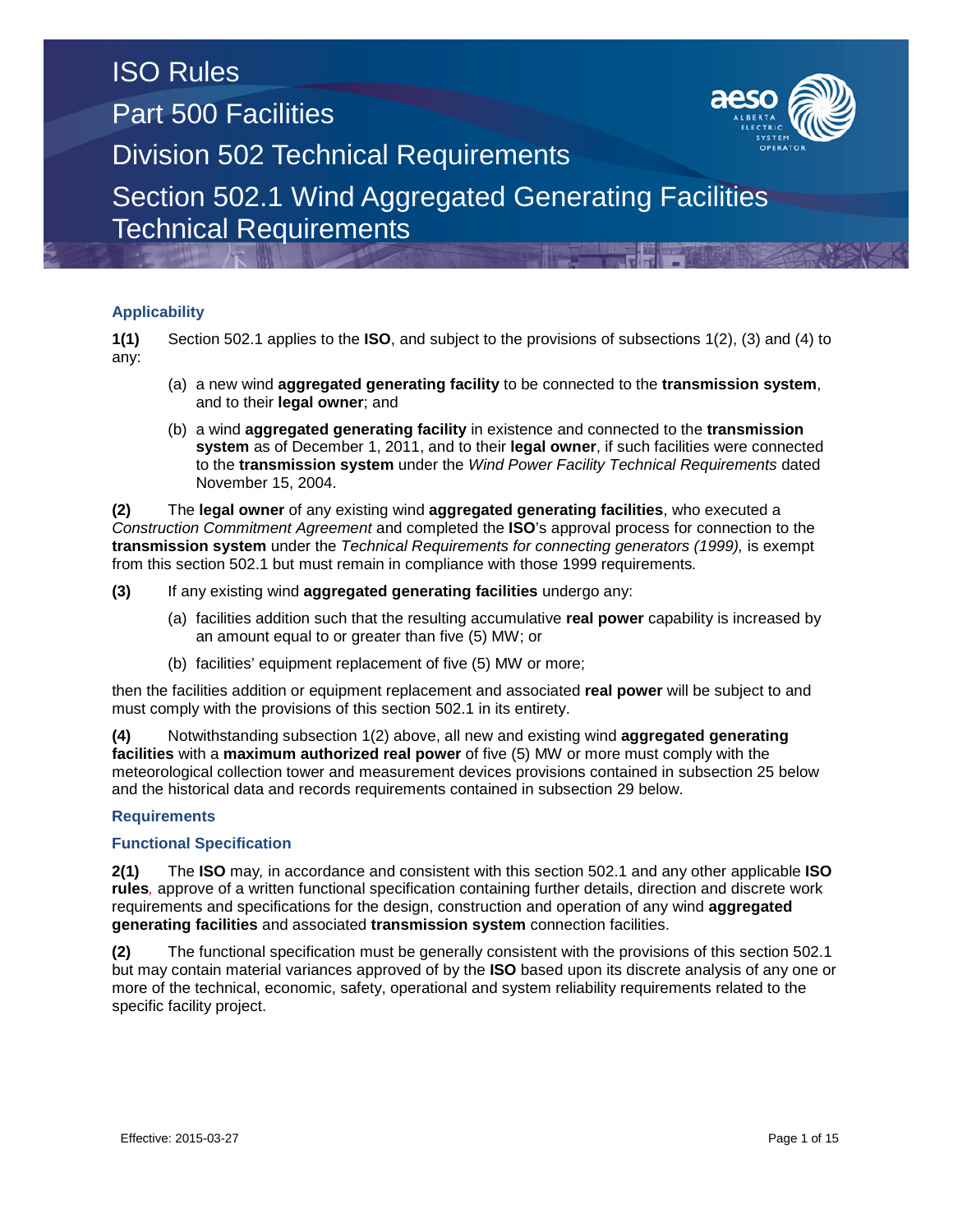### **Successor to Prior Requirements**

**3** Subject to subsection 4(2), the provisions of this section 502.1 succeed the *Wind Power Facility Technical Requirements* dated November 15, 2004, and those requirements no longer will be in force and effect as of December 1, 2011.

### **Maximum Authorized Real Power for Wind Aggregated Generating Facilities**

**4(1)** The **legal owner** of any new wind **aggregated generating facilities** must submit to the **ISO** the **maximum authorized real power** for those wind **aggregated generating facilities,** and once the **ISO** approves the value, it will form part of the functional specification for the project.

**(2)** The **maximum authorized real power** for any existing wind **aggregated generating facilities** will be the "WPF Aggregated MW Capacity" as provided to the **ISO** under the requirements of section 5.1 set out in the *Wind Power Facility Technical Requirements* dated November 15, 2004.

**(3)** In accordance with the illustration set out in Appendix 2, the **ISO** will determine the **reactive power** capability requirements for any wind **aggregated generating facilities**, based on the **maximum authorized real power** determined under this subsection 4.

### **Operating Voltage Requirements**

**5(1)** The **legal owner** of any wind **aggregated generating facilities** must submit to the **ISO** the value to be used for rated root mean square phase-to-phase voltage at:

- (a) the **point of connection** to the **transmission system**, based on the normal operating voltage levels at the specific location of the wind **aggregated generating facilities**; and
- (b) all **collector busses**.

**(2)** Once that value is approved by the **ISO**, it will form part of the functional specification for the project.

**(3)** The rated root mean square phase-to-phase voltage will be used in the application of this section 502.1 to determine and apply:

(a) the voltage ride-through requirements;

- (b) voltage regulation; and
- (c) the **reactive power** capability;

of the wind **aggregated generating facilities**.

#### **Voltage Ride-Through Requirements**

**6(1)** Wind **aggregated generating facilities** with a **maximum authorized real power** amount equal to or greater than five (5) MW must meet the voltage ride-through requirements specified in this subsection 6.

**(2)** Each **legal owner** of wind **aggregated generating facilities** must ensure they are capable of continuous operation between ninety percent (90%) and one hundred and ten percent (110%) of the root mean squared rated phase-to-phase voltage at the **point of connection***.*

**(3)** Subject to subsection 6(4), wind **aggregated generating facilities** must not trip off-line any **wind** 

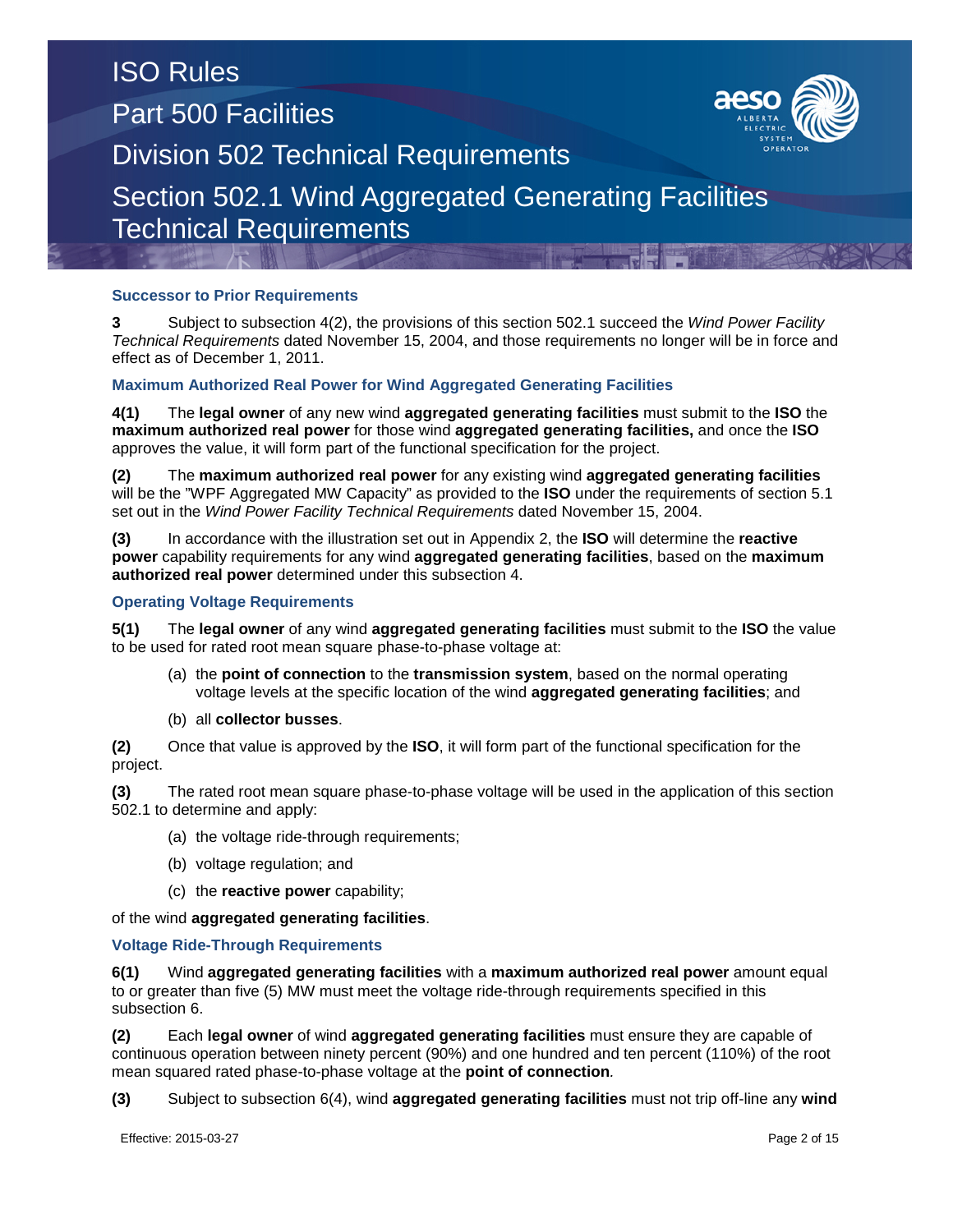**turbine generator** that is producing **real power** due to voltage dips or post-transient voltage rises described in Appendix 1, resulting from normally cleared **transmission system** faults on any phase or combination of phases at or beyond the **point of connection**.

**(4)** Notwithstanding any other provision of this subsection 6, wind **aggregated generating facilities** are not required to ride through **transmission system** faults that:

- (a) cause an **automatic forced outage** of a radial transmission line to the wind **aggregated generating facilities**;
- (b) occur on the wind **aggregated generating facilities** side of the **point of connection**, including the lower voltage network and the substation; or
- (c) result in a transfer trip or anti-islanding protection scheme to activate at the wind **aggregated generating facilities**.

### **Voltage Regulation**

**7(1)** The **ISO** will assess voltage regulation performance of wind **aggregated generating facilities** at the **collector busses** in accordance with this subsection 7.

**(2)** Wind **aggregated generating facilities** must be able to regulate voltage at the **voltage regulation system** point of control and as documented in the functional specification for the project, under both non-disturbance and disturbance conditions.

**(3)** Wind **aggregated generating facilities** must have a continuously variable, continuously acting, closed loop, centralized control **voltage regulation system** that measures voltage compared to a set point, and will control reactive devices including **wind turbine generators**, dynamic **reactive power**  resources, capacitor and reactor banks.

**(4)** The **voltage regulation system** must be continuously in service and controlling while the wind **aggregated generating facilities** are connected to the **transmission system** and regardless of the quantity of actual **real power** output from the wind **aggregated generating facilities**.

**(5)** The **voltage regulation system** set point must be adjustable by the **operator** of the wind **aggregated generating facilities** to a percentage between ninety five percent (95%) and one hundred and five percent (105%) of rated voltage.

**(6)** The **voltage regulation system** must operate in a voltage set point control mode to the exclusion of any other modes.

**(7)** The **voltage regulation system** must measure voltage that represents the overall voltage response of the wind **aggregated generating facilities**.

- **(8)** The **voltage regulating system** must be capable of:
	- (a) adjustable gain, or reactive droop compensation adjustable from zero to ten percent (0 to 10%); and
	- (b) reactive current compensation to compensate for any step-up transformers connected to the **transmission system**.
- **(9)** The combined settings of the **voltage regulation system** must be able to achieve a steady state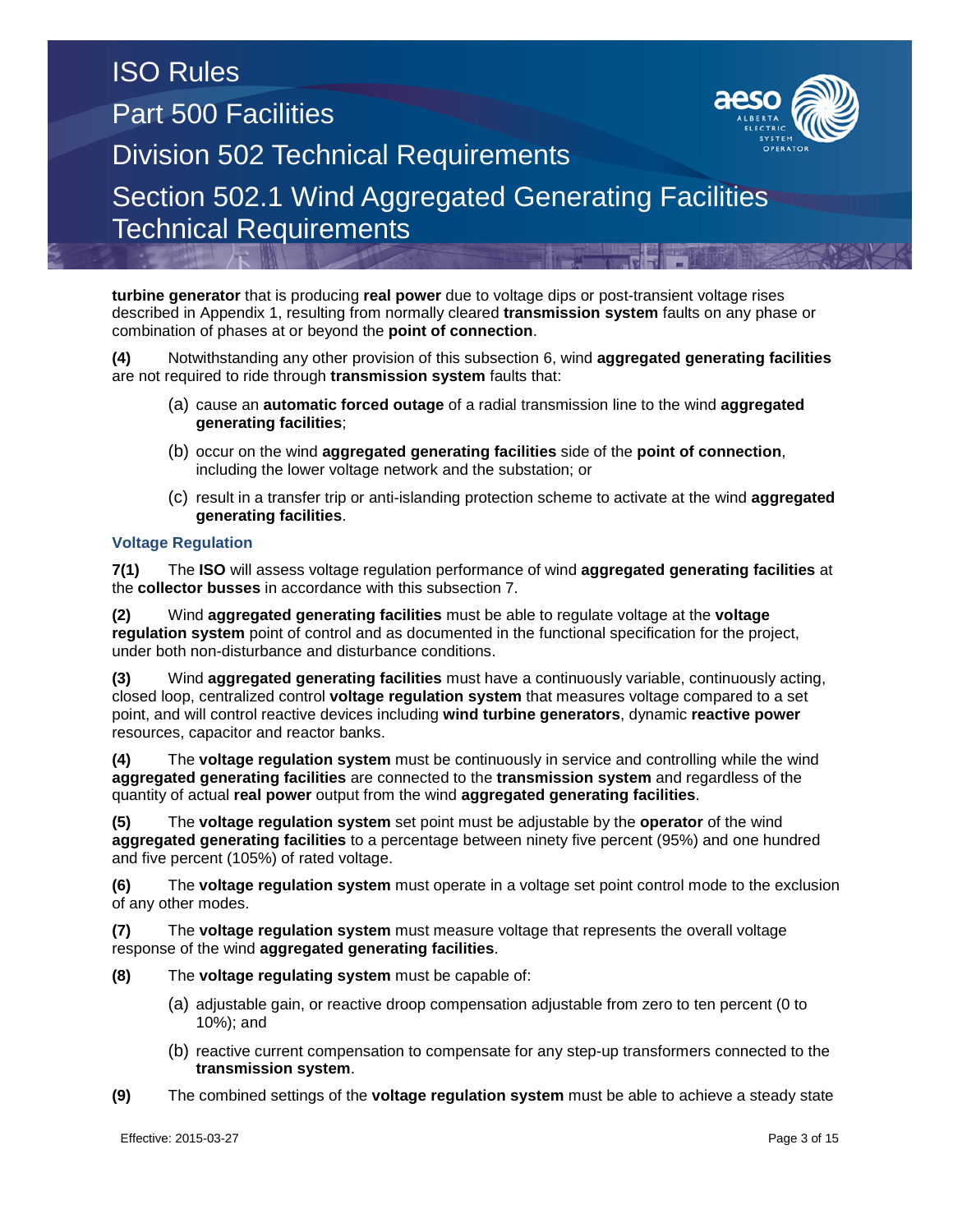voltage regulation of plus or minus zero point five percent (+/- 0.5%) of the voltage controlled by the **voltage regulation system**.

**(10)** The **ISO** will specify whether the reactive current compensation in the **voltage regulation system** must be implemented, which will form part of the functional specification for the project.

**(11)** The **ISO** may, upon no less than ninety (90) **days**' notice in writing to the **legal owner** of any commissioned wind **aggregated generating facilities**, require a change to the setting of the reactive droop compensation gain or the reactive current compensation settings for those commissioned wind **aggregated generating facilities**.

**(12)** The **voltage regulation system** must be calibrated such that a change in **reactive power** will achieve ninety five percent (95%) of its final value, no sooner than zero point one (0.1) seconds and no later than one (1) second following a step change in voltage.

**(13)** When the **voltage regulation system** requires the switching of a shunt reactive device, the switching operation must be delayed by ten (10) seconds.

### **External Voltage Regulation**

**8** No wind **aggregated generating facilities** may use or rely upon any **voltage regulation system** or **reactive power** resources that are external to the wind **aggregated generating facilities** without the approval of the **ISO**, which approval will form part of the functional specification for the project.

#### **Wind Aggregated Generating Facilities Reactive Power Capability**

**9(1)** Dynamic and non-dynamic **reactive power** requirements must be based on the rated voltage at the **collector busses**.

**(2)** As illustrated in Appendix 2, the minimum continuous **reactive power** capability of any wind **aggregated generating facilities** to supply **reactive power** must meet or exceed plus zero point nine (+0.9) **power factor**, based on the **gross real power** up to and including the **maximum authorized real power** of the wind **aggregated generating facilities**.

**(3)** As illustrated in Appendix 2, the minimum continuous **reactive power** capability of any wind **aggregated generating facilities** to absorb **reactive power** must meet or exceed minus zero point nine five (-0.95) power factor, based on the **gross real power** up to and including the **maximum authorized real power** of the wind **aggregated generating facilities**.

**(4)** Continuous **reactive power** capability referred to in subsections 10 and 11 may be aggregated to meet the requirements set out in subsections 9(2) and (3).

**(5)** All **reactive power** resources used to vary the **reactive power** output of the wind **aggregated generating facilities** within the requirements set out in subsections 9(2) and (3) must be under control of the **voltage regulation system**.

**(6)** The **operator** must not intentionally, and the control systems of wind **aggregated generating facilities** must not be designed to, reduce the **reactive power** capability from the dynamic reactive devices described in subsection 10, or the non-dynamic reactive resources described in subsection 11.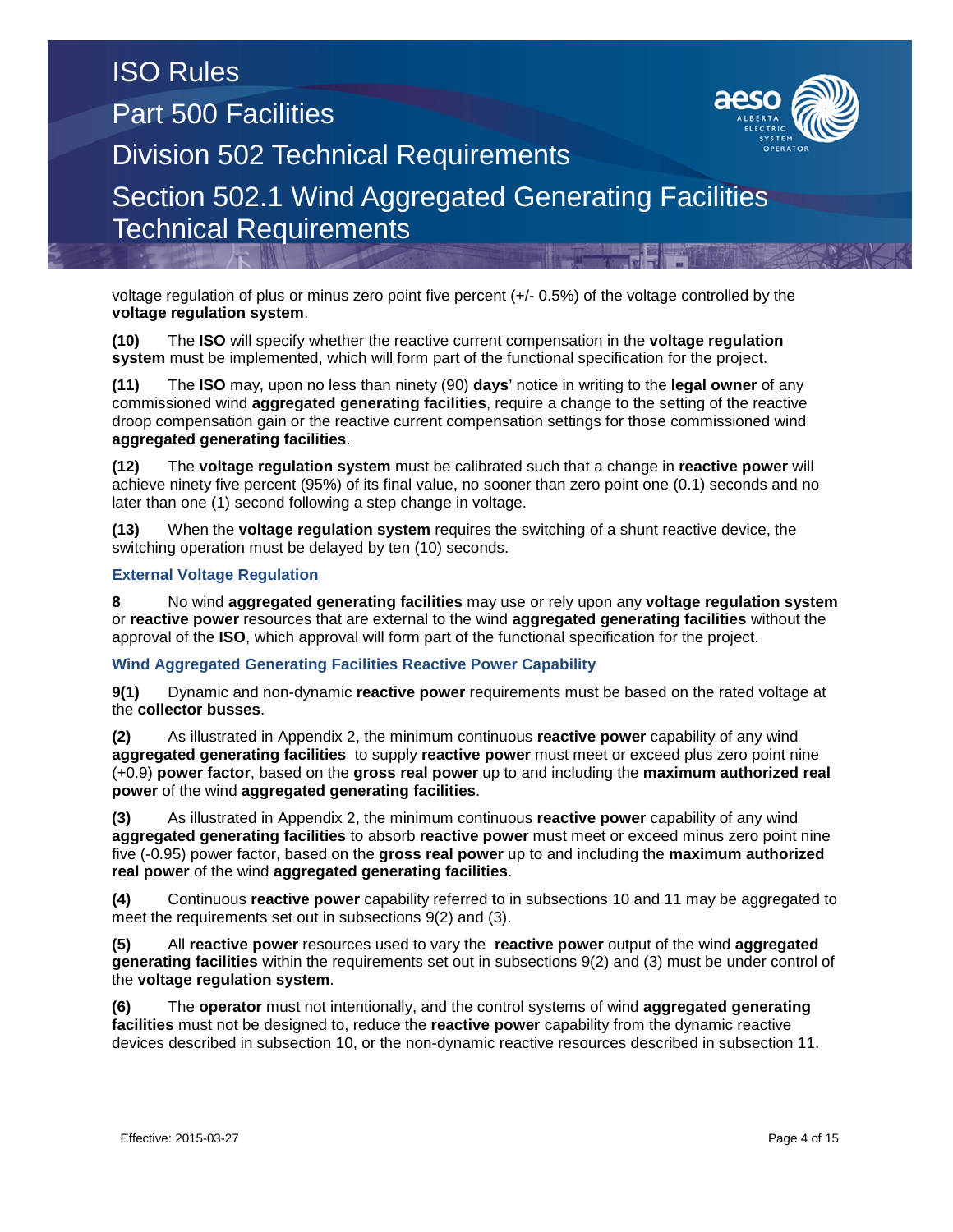## **Dynamic Reactive Power Capability**

**10(1)** As illustrated in Appendix 2, the minimum dynamic **reactive power** capability of any wind **aggregated generating facilities** must meet or exceed plus zero point nine five (+0.95) **power factor** based on the **gross real power** up to and including the **maximum authorized real power** of the wind **aggregated generating facilities**.

**(2)** As illustrated in Appendix 2, the minimum dynamic **reactive power** capability of any wind **aggregated generating facilities** must meet or exceed minus zero point nine eight five (-0.985) **power factor** based on the **gross real power** up to and including the **maximum authorized real power** of the wind **aggregated generating facilities**.

**(3)** Wind **aggregated generating facilities** must have **reactive power** resources that are continuously acting and continuously variable under control of the **voltage regulation system**, and be able to respond to **transmission system** voltage fluctuations.

**(4)** For the purposes of subsections 10(1) and (2), a short term **reactive power** capability for a period of up to one (1) second will be deemed to meet the dynamic **reactive power** capability set out in those subsections.

**(5)** The short term **reactive power** capability referred to in subsection 10 (4) does not qualify for continuous **reactive power** described in subsection 9.

### **Non-Dynamic Reactive Power Capability**

**11(1)** For any wind **aggregated generating facilities**, the MVAr size of the individual shunt **reactive power** resources under control of the **voltage regulation system** must not be larger than the total range of the continuous capability of dynamic **reactive power** set forth in subsection 10.

**(2)** Any shunt **reactive power** resources installed in any wind **aggregated generating facilities** must be capable of being switched on no later than five (5) minutes after having been switched off.

### **Operator Availability**

**12** The **legal owner** of any wind **aggregated generating facilities** must have a designated and qualified **operator** available twenty four (24) hours a **day** every **day** for contact and communication with the **ISO**, in accordance with **ISO rules** and other communication policies and protocols.

#### **WECC Stability Control Requirements**

**13** After December 1, 2011, if any **WECC** standards or policies specify the use of a power system stabilizer for wind **aggregated generating facilities** using a synchronous **wind turbine generator**, then based on those standards or policies the **ISO**, by written notice, to the **legal owner** may require the wind **aggregated generating facilities** to use such a power system stabilizer.

#### **Transmission System Step-Up Transformer**

**14(1)** The voltage ratio, tap changer type, range and step size specifications for any transmission stepup transformer of any wind **aggregated generating facilities** must be such that the **reactive power** requirements specified in subsection 9 are fully available throughout the operating voltage range documented in the functional specification for the project.

**(2)** The connection of the **wind turbine generator** step-up transformer, **transmission system** step-

Effective: 2015-03-27 Page 5 of 15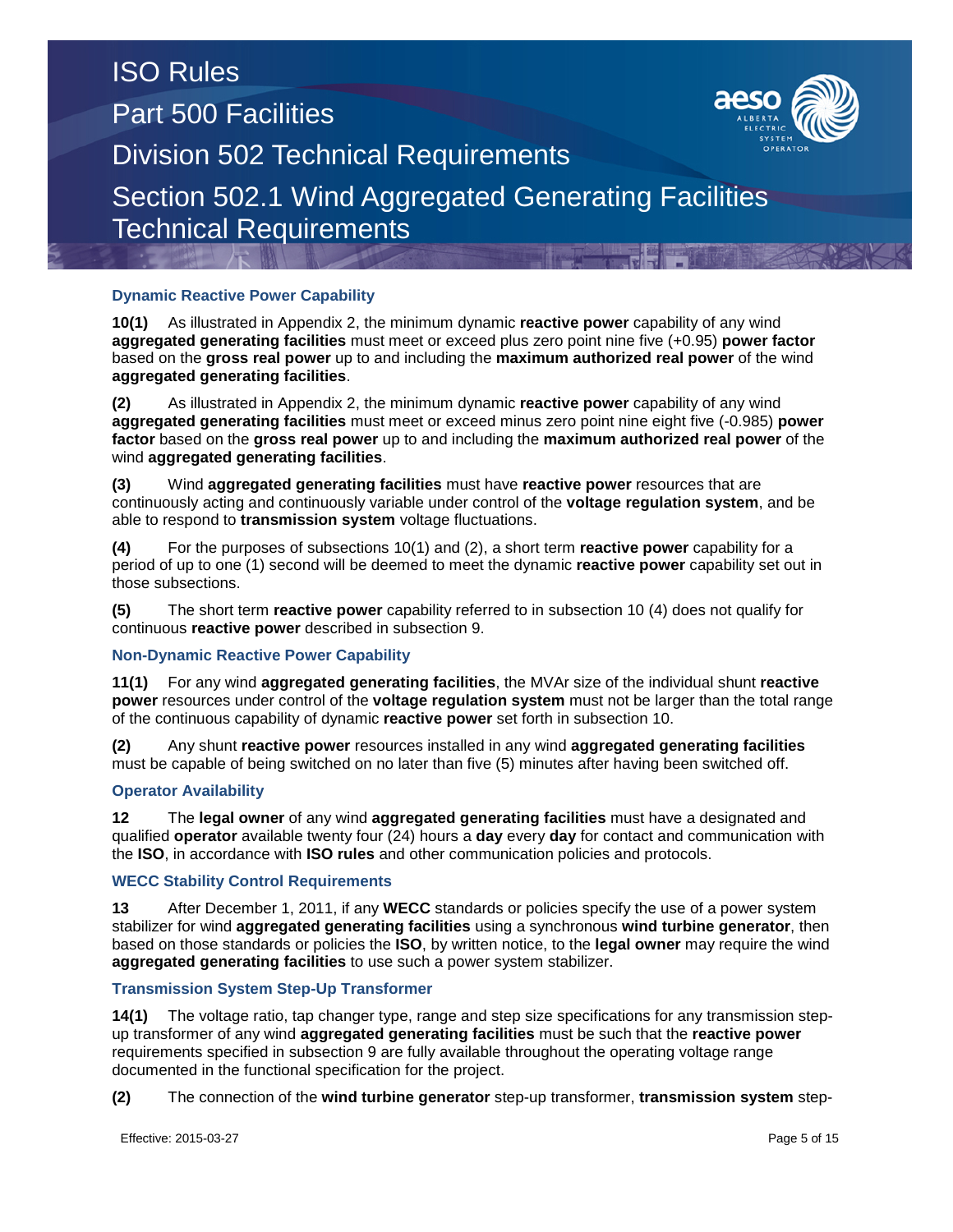up transformer or any combination of the two (2) transformers for any wind **aggregated generating facilities** must be designed to provide:

- (a) a favorable circuit to block the transmission of harmonic currents; and
- (b) isolation of **transmission system** and **wind turbine generator** side ground fault current contributions.

**(3)** The wind **aggregated generating facilities** must utilize an effectively grounded wye connection on the high side of the **transmission system** step up transformer.

### **Off Nominal Frequency Requirements**

**15(1)** For wind **aggregated generating facilities** that have a requirement to protect equipment for offnominal frequency operation, the **legal owner** must install protective relays so as to accommodate operation for the specified time frames shown in the Table set out in Appendix 3.

- **(2)** The trip setting of the protective relays must either:
	- (a) be set to the requirements set out in Appendix 3 with respect to the frequency versus time setting; or
	- (b) automatically trip load to match the anticipated generation loss and at comparable frequency levels.
- **(3)** Any frequency relays installed to protect equipment for off-nominal frequency operation must:
	- (a) be solid state or microprocessor based;
	- (b) use a definite time characteristic; and
	- (c) not be disabled for **transmission system** voltages that are below eighty percent (80%) of the rated voltage without the approval of the **ISO**, which approval will form part of the functional specification for the project.

### **Over Frequency Control System Requirements**

**16(1)** Any wind **aggregated generating facilities** must have an over frequency control system that continuously monitors the frequency of the **transmission system** at a sample rate of at least thirty (30) per second and a resolution of at least zero point zero zero four (0.004) Hertz, and the over frequency control system must automatically control the **gross real power** output of the wind **aggregated generating facilities** at all times.

**(2)** The over frequency control system may have an intentional deadband of up to zero point zero three six (0.036) Hertz.

**(3)** The over frequency control system must be designed and calibrated to reduce the **gross real power** output at the **collector bus** based on the capability of all on-line **wind turbine generators** producing **real power** during an over frequency excursion, and such reductions must be:

- (a) proportional to the frequency increase by a factor of thirty three percent (33%) per Hertz of the **gross real power** output;
- (b) at a rate of five percent (5%) of the **gross real power** output per second; and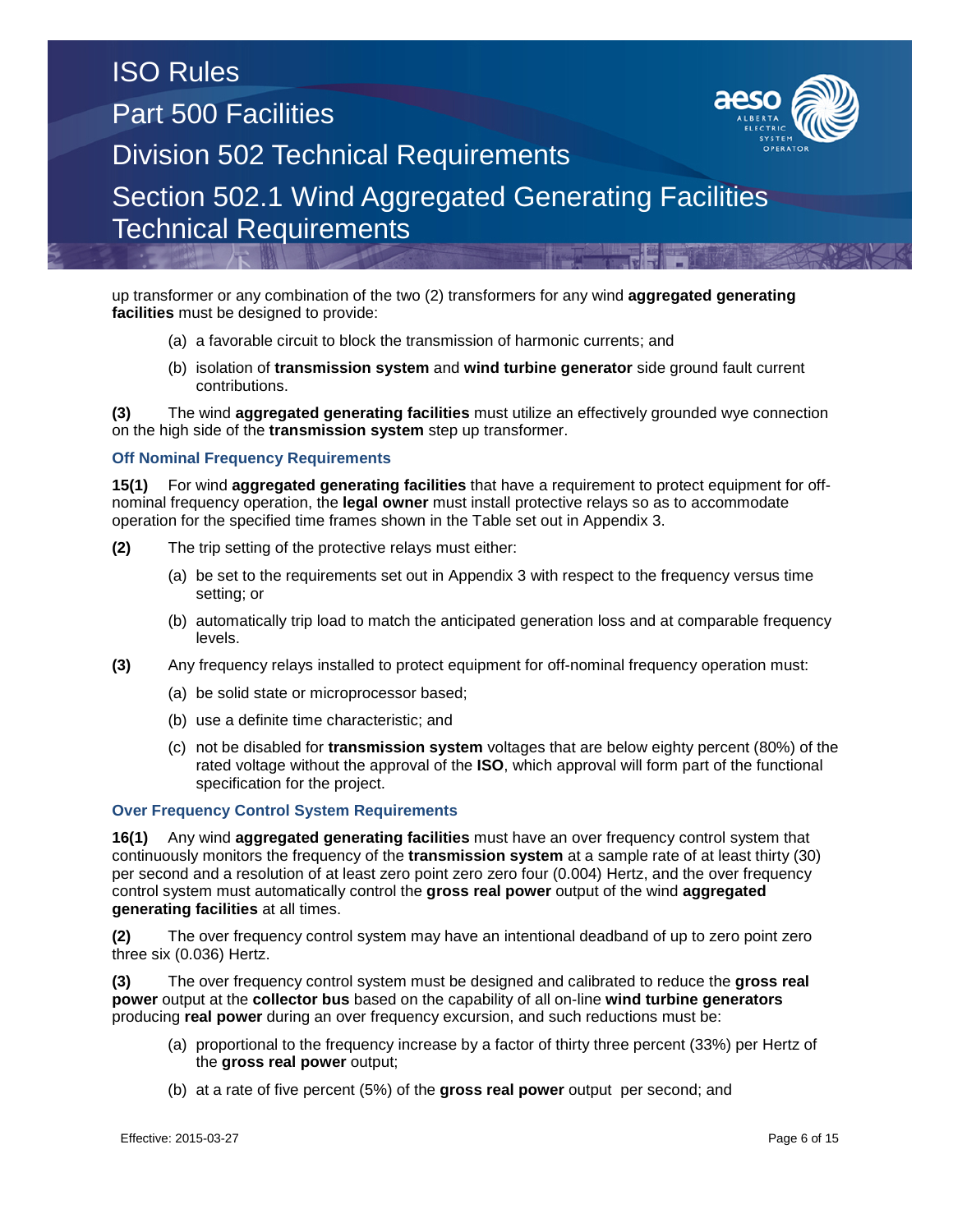(c) with no intentional time delay added to the control system.

**(4)** In accordance with subsection 15, for **transmission system** over frequency events greater than sixty-one point seven (61.7) Hertz, wind **aggregated generating facilities** may trip due to the over frequency, but if the wind **aggregated generating facilities** remain connected to the **transmission system** then the over frequency control system must continue to ramp down the **gross real power** output in accordance with the requirements of this subsection 16.

**(5)** The over frequency control system requirements of this subsection 16 must have control priority over the power limiting control function and must reduce the **gross real power** output for an over frequency condition even when the requirements of subsection 18 are in effect.

### **Wind Aggregated Generating Facilities Disconnection**

**17(1)** Wind **aggregated generating facilities** must have systems, controls and related procedures to electrically disconnect the wind **aggregated generating facilities** from the **transmission system** either at:

- (a) the **point of connection**; or
- (b) the **collector bus** feeder breakers; or

both of them as documented in the functional specification, after consultation among the **ISO**, the **legal owner** of the wind **aggregated generating facilities** and the **legal owner** of the applicable **transmission facility**.

**(2)** Wind **aggregated generating facilities** connecting to a **transmission facility** must provide the functionality and remote control capabilities to enable the **operator** of the **transmission facility** to open or trip any connecting breaker either at the **point of connection** or any **collector bus** feeder breakers, as applicable.

**(3)** Once a connecting breaker or feeder breaker of any wind **aggregated generating facilities** has been opened or tripped, then the **operator** may only electrically reconnect to the **transmission facility** after receiving approval from the **ISO**.

### **Wind Aggregated Generating Facilities Real Power and Ramp Rate Limitations**

**18(1)** Wind **aggregated generating facilities** must have the control capability to limit the **real power** output at the **point of connection** in accordance with any limits or instructions contained in any **directive,** and in any event the **real power** output must not exceed the tolerances described in this subsection 18.

**(2)** The **real power** control limit referred to in subsection 18(1) must be adjustable from the minimum operating output to the **maximum authorized real power**, at an average resolution of one (1) MW.

**(3)** When a **real power** control limit is in effect in accordance with a **directive** and wind speed conditions at the wind **aggregated generating facilities** are increasing, then subject to subsection 18(4), the **real power** limiting controls of the wind **aggregated generating facilities** must be capable of keeping the one (1) minute average **real power** output from exceeding the wind **aggregated generating facilities** limit specified in the **directive** by two percent (2%) of the **maximum authorized real power**.

**(4)** If a wind gust results in the **real power** control limit set out in the **directive** being instantaneously exceeded, then the wind **aggregated generating facilities** will remain in compliance if the **real power**

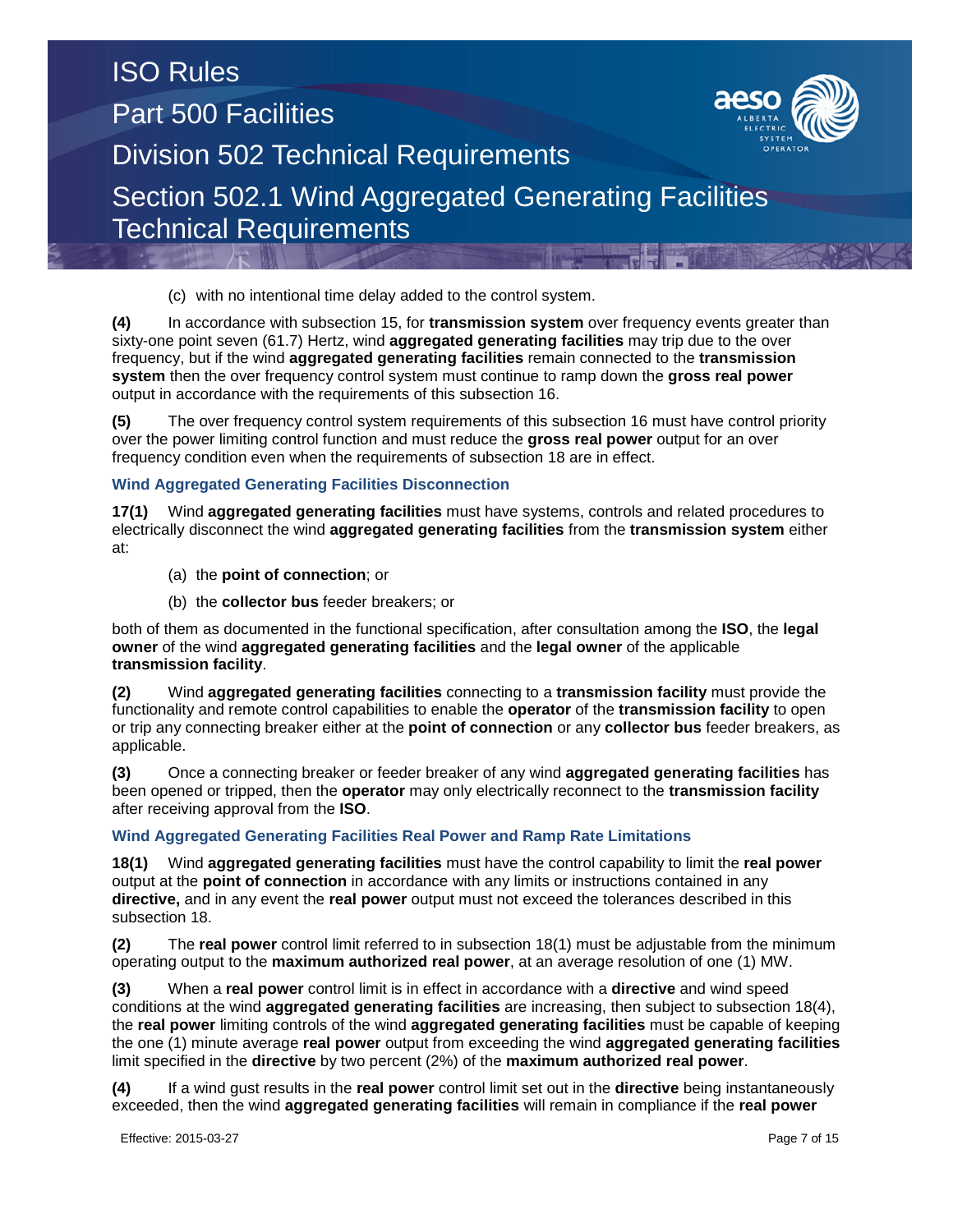output at the **point of connection** does not exceed the **real power** control limit by more than five percent (5%) of the **maximum authorized real power**.

**(5)** Wind **aggregated generating facilities** must be equipped with **ramp rate** limiting controls.

**(6)** The **ramp rate** limiting controls must be capable of limiting the ramp up of the **real power** of the wind **aggregated generating facilities**, and must be adjustable such that the **ramp rate** does not exceed, in MW per minute, a range equal to five percent (5%) of the **maximum authorized real power** to twenty percent (20%) of the **maximum authorized real power**.

**(7)** The default setting for the **ramp rate** limiting controls must be set at ten percent (10%), unless otherwise approved by the **ISO**, which approval will form part of the functional specification for the project.

**(8)** Any difference in the **real power** at the **point of connection** and any **collector busses** must be compensated for in the **real power** limiting and **ramp rate** limiting controls.

### **Wind Aggregated Generating Facilities Power Quality**

**19(1)** Wind **aggregated generating facilities** must be designed and operated to meet or exceed the minimum power quality standards set out in this subsection 19.

**(2)** With regard to voltage flicker as measured at the **point of connection**, the **legal owner** of any wind **aggregated generating facilities** must comply with the specifications set out in the version of the *International Electrotechnical Commission 61000-3-*7*, Electromagnetic compatibility (EMC) – Part 3-7: Limits - Assessment of emission limits for the connection of fluctuating installations to MV, HV and EHV power systems* that is in effect as of the date of the first **ISO** approved revision of the functional specification for the project.

**(3)** Upon request from the **legal owner** of any new wind **aggregated generating facilities**, the **ISO** must provide a written description of the specific harmonic-impedance envelope at a proposed **point of connection** for those wind **aggregated generating facilities**.

**(4)** With regard to harmonics as measured at the **point of connection**, the **legal owner** of any wind **aggregated generating facilities** must comply with the version of the *IEEE Standard 519, Recommended Practices and Requirements for Harmonic Control in Electrical Power Systems – Section 11* that is in effect as of the date of the first **ISO** approved revision of the functional specification for the project*.*

**(5)** Any wind **aggregated generating facilities** must include systems and components designed to avoid introducing resonance into the **transmission system**, with such design specifications to apply to self-excitation of induction machines, transformer ferroresonance, resonant effects of capacitor additions and the capacitance of collector cables.

**(6)** Wind **aggregated generating facilities** must not cause any voltage unbalance on the **transmission system**, as measured at the **point of connection**, in excess of the value specified by the **ISO**, which will form part of the functional specification for the project.

### **Grounding**

**20** Any wind **aggregated generating facilities** must be designed and constructed to take in to account that the **transmission system** operates as an effectively grounded system.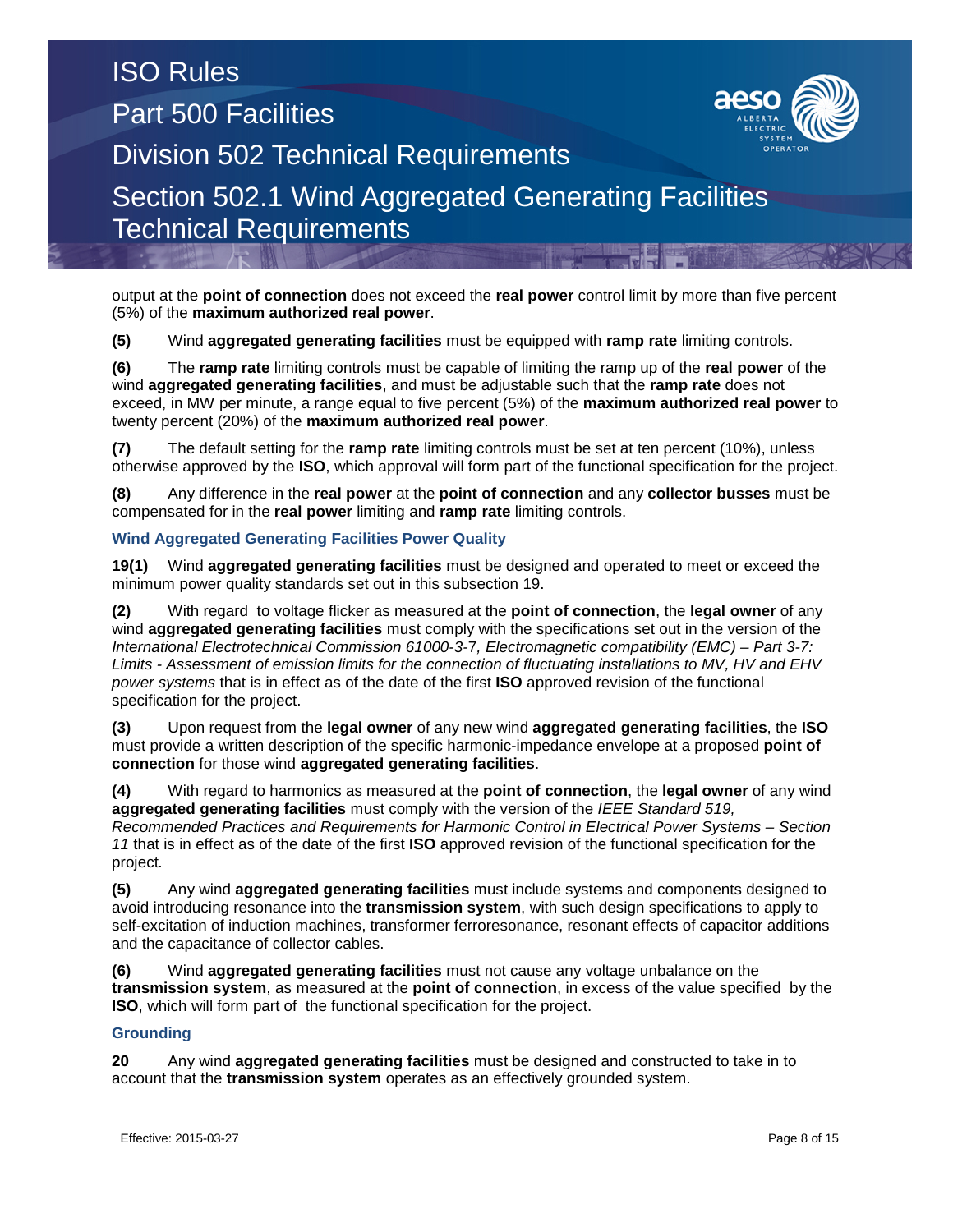## **Lightning Surge Protection**

**21** The lightning surge protection for any substation facilities associated with any wind **aggregated generating facilities** must be designed to take into account the average isokeraunic level for the site location of the wind **aggregated generating facilities**, and to be compatible with the connecting **transmission facility** to ensure coordination of insulation levels.

### **Fault Interrupting Devices**

**22(1)** Any wind **aggregated generating facilities** must be designed to:

- (a) account for the fault contributions from both the **transmission system** and the wind **aggregated generating facilities**; and
- (b) have fault interrupting and momentary withstand ratings that are adequate to meet the maximum expected fault levels, with a margin for future anticipated fault levels as approved by the **ISO** which approval will form part of the functional specification for the project.

**(2)** The wind **aggregated generating facilities** must not use high voltage fuses at sixty (60) kilovolts or higher.

### **Isolating Devices**

**23(1)** Any wind **aggregated generating facilities** must be designed with manually operable isolation switches at all points of isolation as documented in the functional specification, after consultation among the **ISO**, the **legal owner** of the wind **aggregated generating facilities** and the **legal owner** of the applicable **transmission facility**.

**(2)** The isolation switches must permit visual verification of electrical isolation and have the capability of being locked open with multiple locks.

### **Supervisory Control and Data Acquisition Additional Requirements**

**24** Deleted – see Revision History.

### **Meteorological Collection Tower and Measurement Devices Requirements**

**25(1)** Any wind **aggregated generating facilities** must have a meteorological collection tower and related devices installed in accordance with the provisions of this subsection 25.

**(2)** The tower must be equipped with two (2) sets of weather measurement devices in accordance with the following:

- (a) for any new wind **aggregated generating facilities**:
	- (i) one device must take measurements at the **wind turbine generator** hub height; and
	- (ii) the second device must take measurements at a height that the **ISO** specifies in the functional specification; and
- (b) for any existing wind **aggregated generating facilities**, the measurements must be taken at heights specified by the **ISO** in writing after consultation with the **legal owner**.
- **(3)** The measurement devices must measure, on a ten (10) minute average value;
	- (a) wind speed in meters per second (m/s), with a precision for instantaneous measurements to

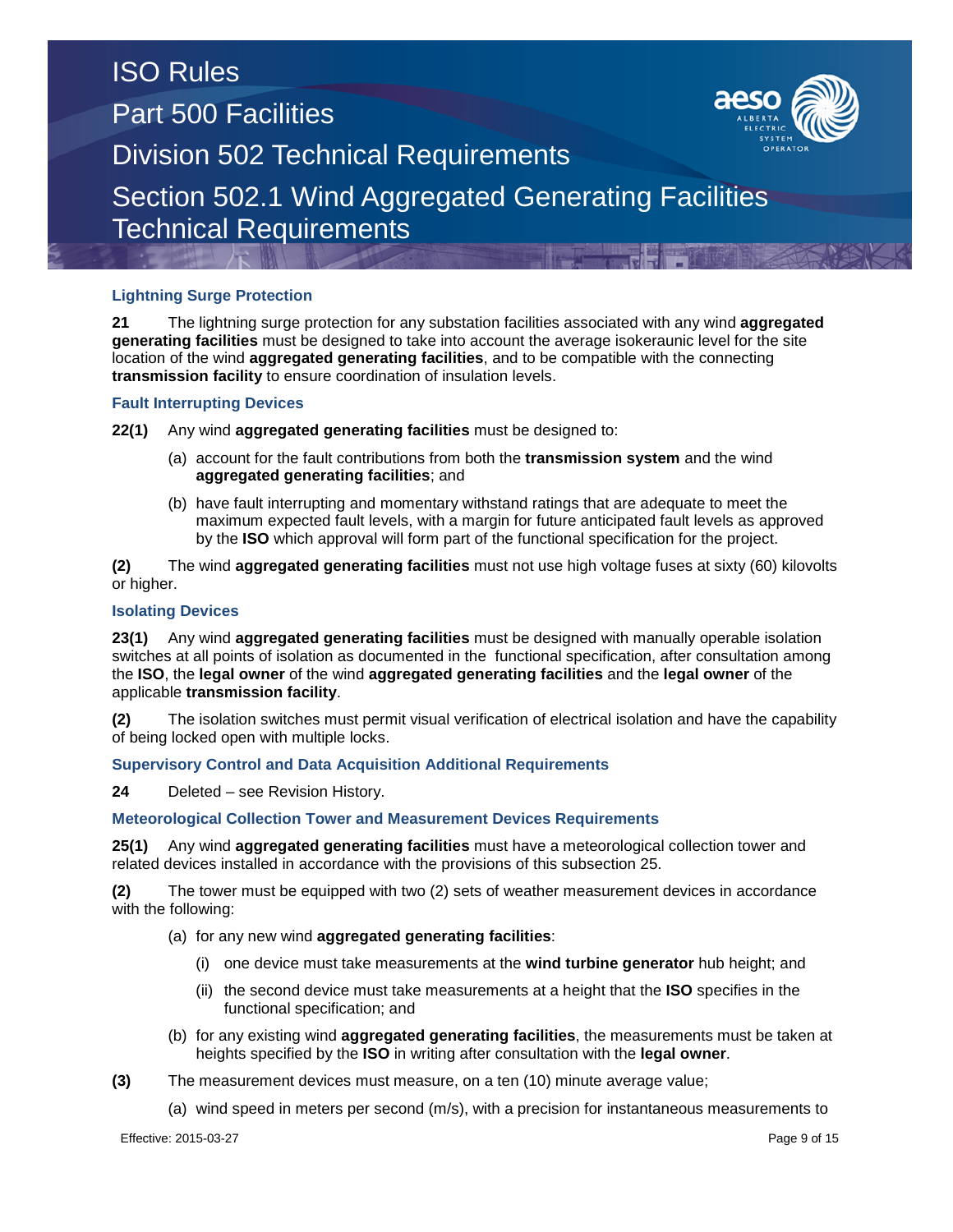the nearest zero point one (0.1) meters per second;

- (b) wind direction in degrees from true north, with a precision for instantaneous measurements to the nearest one (1) degree;
- (c) barometric pressure in HectoPascals (HPa), with a precision for instantaneous measurements to the nearest six (6)-Pa; and
- (d) ambient temperature in degrees Celsius ( C), with a precision for instantaneous measurements to the nearest zero point one (0.1) degrees Celsius.

**(4)** The **legal owner** must submit to the **ISO** the data specified in this subsection 25 in the method and format the **ISO** specifies:

- (a) in the functional specification for any new wind **aggregated generating facilities**; or
- (b) in writing to the **legal owner** for any existing wind **aggregated generating facilities**.

#### **Wind Aggregated Generating Facilities Synchrophasor Measurement**

**26(1)** Any wind **aggregated generating facilities** must have equipment installed for synchrophasor measurements that complies with the specifications referenced in the functional specification for the project

- **(2)** Synchrophasor measurements must take place at the following points:
	- (a) all three (3) phase-to-ground voltages at each **collector bus** of the wind **aggregated generating facilities;**
	- (b) all three (3) phase currents for each transmission step-up transformer on the low voltage side of the transformer; and
	- (c) all three (3) phase-to-ground voltages and currents at each **point of connection** of the wind **aggregated generating facilities**.

#### **Wind Aggregated Generating Facilities Testing Post Connection**

**27(1)** Following the connection of any wind **aggregated generating facilities** to the **transmission system,** the **legal owner** must test the wind **aggregated generating facilities** in accordance with the provisions of subsection 27(2), and must provide the test results and report as per the **ISO** document *"Requirements for Model Validation"* no later than sixty (60) **days** following the date upon which wind speed conditions reasonably will allow for the tests to be conducted.

- **(2)** The following specific tests must be completed:
	- (a) a **voltage regulation system** and **reactive power** response test, which demonstrates the ability of the wind **aggregated generating facilities** to control the **collector bus** and **transmission system** voltage in a stable manner, and which test consists of injecting a test signal to the voltage reference point of the **voltage regulation system**;
	- (b) a **reactive power** capability test, which demonstrates the ability of the wind **aggregated generating facilities** to provide continuous **reactive power** in accordance with subsection 9*;* and
	- (c) a voltage set-point capability test, which demonstrates the ability of the wind **aggregated**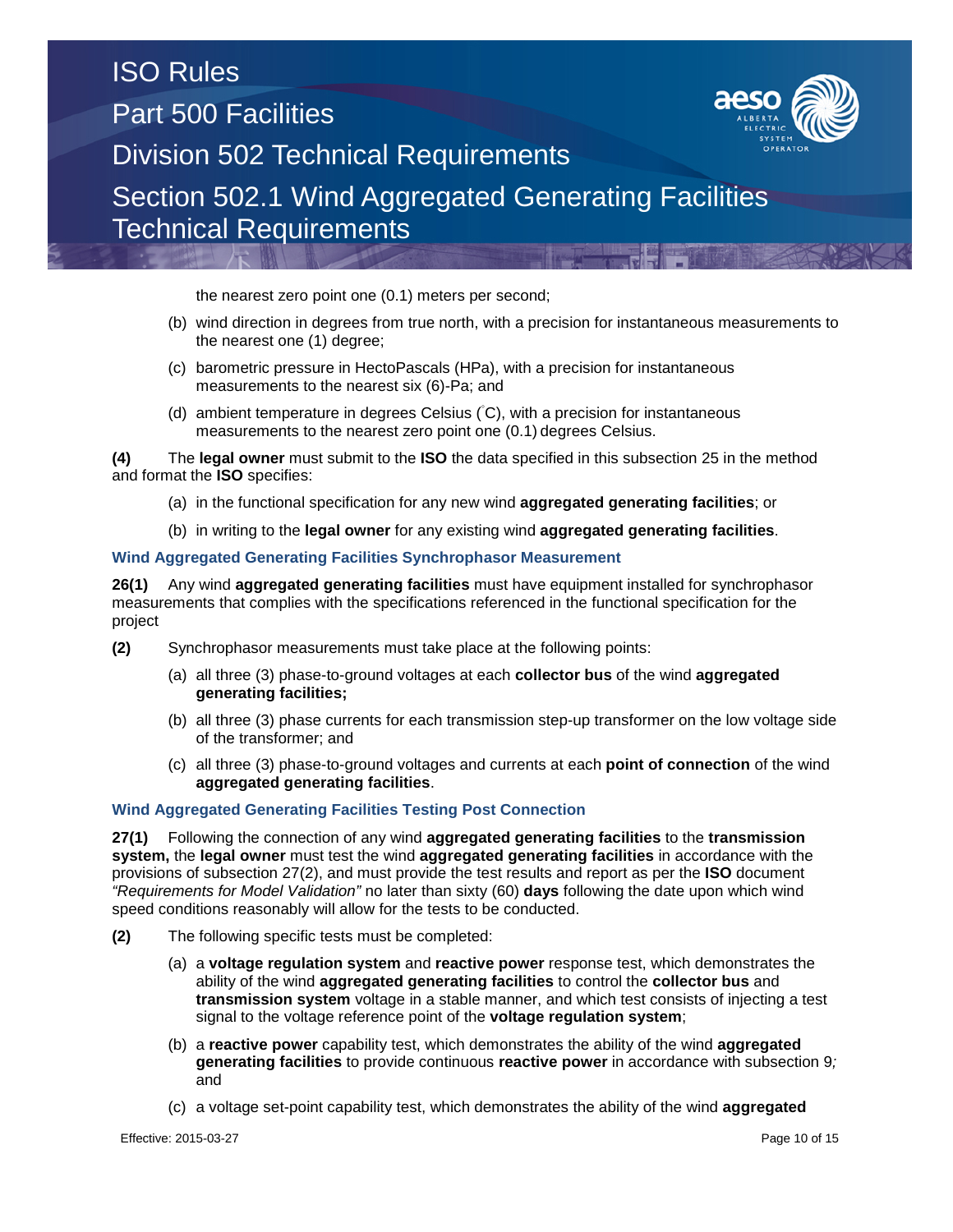**generating facilities** to adjust the voltage set-point of the **voltage regulation system** to any applicable provisions of the **ISO rules**.

**(3)** The **ISO** may specify the additional following tests in the functional specification for the project:

- (a) a harmonic test which must demonstrate that harmonic levels for the wind **aggregated generating facilities** are within the specifications set out in subsection 19(4); and
- (b) a voltage flicker test, which must demonstrate that the flicker levels for the wind **aggregated generating facilities** are within the specifications set out in subsection 19(2).

**(4)** The **ISO**, by written notice, may require the **legal owner** of any wind **aggregated generating facilities** to repeat any of the tests set out in this subsection 27 if:

- (a) there is evidence that the results of the tests do not correlate with the actual response, except in instances where the lack of correlation was caused by equipment problems that were subsequently corrected; or
- (b) there are changes in any applicable **NERC** or **WECC** policy or standards requirements which necessitate a repeat of any of the tests.

### **Provision of Modeling Information from Wind Aggregated Generating Facilities**

**28(1)** The **legal owner** must provide the **ISO** with power system studies which demonstrate that the wind **aggregated generating facilities** are capable of meeting the voltage ride-through requirements specified in subsection 6.

**(2)** The **legal owner** must provide a **voltage regulation system** model with validated data demonstrated by a physical performance test of at least one (1) **voltage regulation system** device used at the wind **aggregated generating facilities.**

**(3)** The **legal owner** must re-validate all model data if the **ISO** provides written notice that there is evidence that the modeled response of the wind **aggregated generating facility** does not correlate with the actual response, except in instances where the lack of correlation was caused by equipment problems that were subsequently corrected.

#### **Wind Aggregated Generating Facilities Data and Records Requirements**

**29(1)** Subject to the provisions of this subsection 29, the **legal owner** of any wind **aggregated generating facilities** must retain historical data and records consisting of ten (10) minute averaged meteorological data, including wind speed, wind direction, temperature, barometric pressure, and details on the height of the measurements.

**(2)** The **legal owner** must provide the historical data and records referred to in this subsection 29 to the **ISO**.

**(3)** Upon the **ISO**'s written request**,** the **legal owner** must, subject to availability, provide such historical data and records for up to two (2) calendar years prior to the **commissioning** period for any new wind **aggregated generating facilities**, and the most recent two-year period for existing wind **aggregated generating facilities**.

**(4)** The **legal owner** in addition must provide the **ISO** with specific **wind turbine generator** data and records, including hub height, turbine land coordinates, turbine power curves, high wind speed cut-out

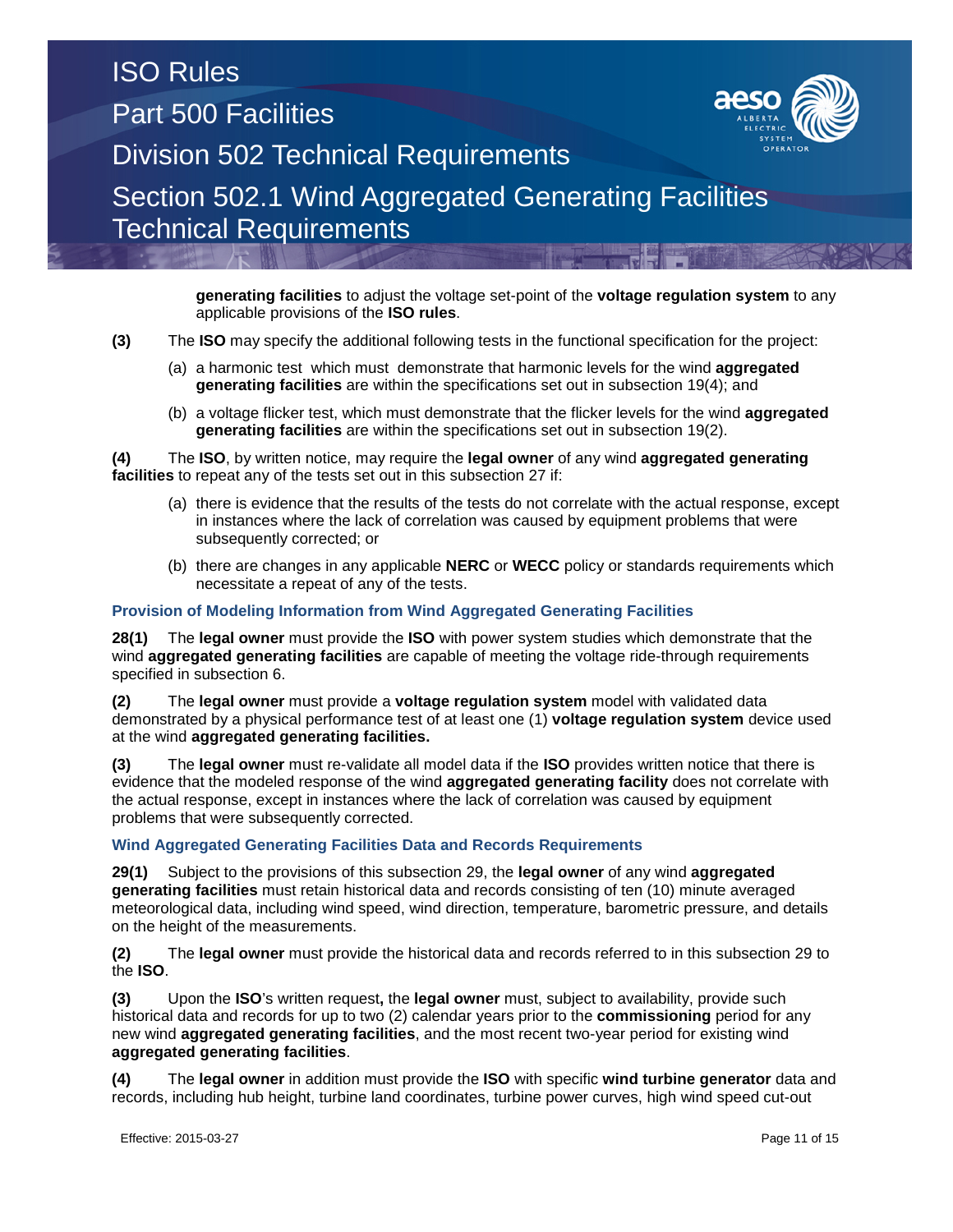and any applicable temperature cut-outs.

**(5)** The **legal owner** must provide to the **ISO** the data and records referred to in this subsection 29 in a method and format the **ISO** specifies, which for new wind **aggregated generating facilities** will be contained in the in the functional specification for the project.

### **Appendices**

Appendix 1 – *Voltage Ride Through Requirements*

Appendix 2 – *Reactive Power Capability*

Appendix 3 - *Trip Settings of Off-Nominal Frequency Protective Relays*

### **Revision History**

| Date               | <b>Description</b>                                                                                                                                                                                                                                                                                                                                                                                                                                |
|--------------------|---------------------------------------------------------------------------------------------------------------------------------------------------------------------------------------------------------------------------------------------------------------------------------------------------------------------------------------------------------------------------------------------------------------------------------------------------|
| December 1, 2011   | <b>Initial Release</b>                                                                                                                                                                                                                                                                                                                                                                                                                            |
| September 24, 2013 | Updated to remove bolding on the term "power system stabilizer".                                                                                                                                                                                                                                                                                                                                                                                  |
| July 2, 2014       | In subsection 7(11) deleted reference to "aggregated generation facilities"<br>and replaced it with "aggregated generating facilities"; in subsection<br>25(2)(a)(ii) deleted the period at the end and replaced it with a semicolon<br>and the word "and"; in subsection 29(3) deleted the words "two (2) year" and<br>replaced it with "two-year"; and deleted references to "forced outage" and<br>replaced it with "automatic forced outage". |
| March 27, 2015     | Replaced "effective date" with the initial release date in sections 1(1)(b), 3<br>and 13; and replaced the word "Effective" in the Revision History to "Date".                                                                                                                                                                                                                                                                                    |

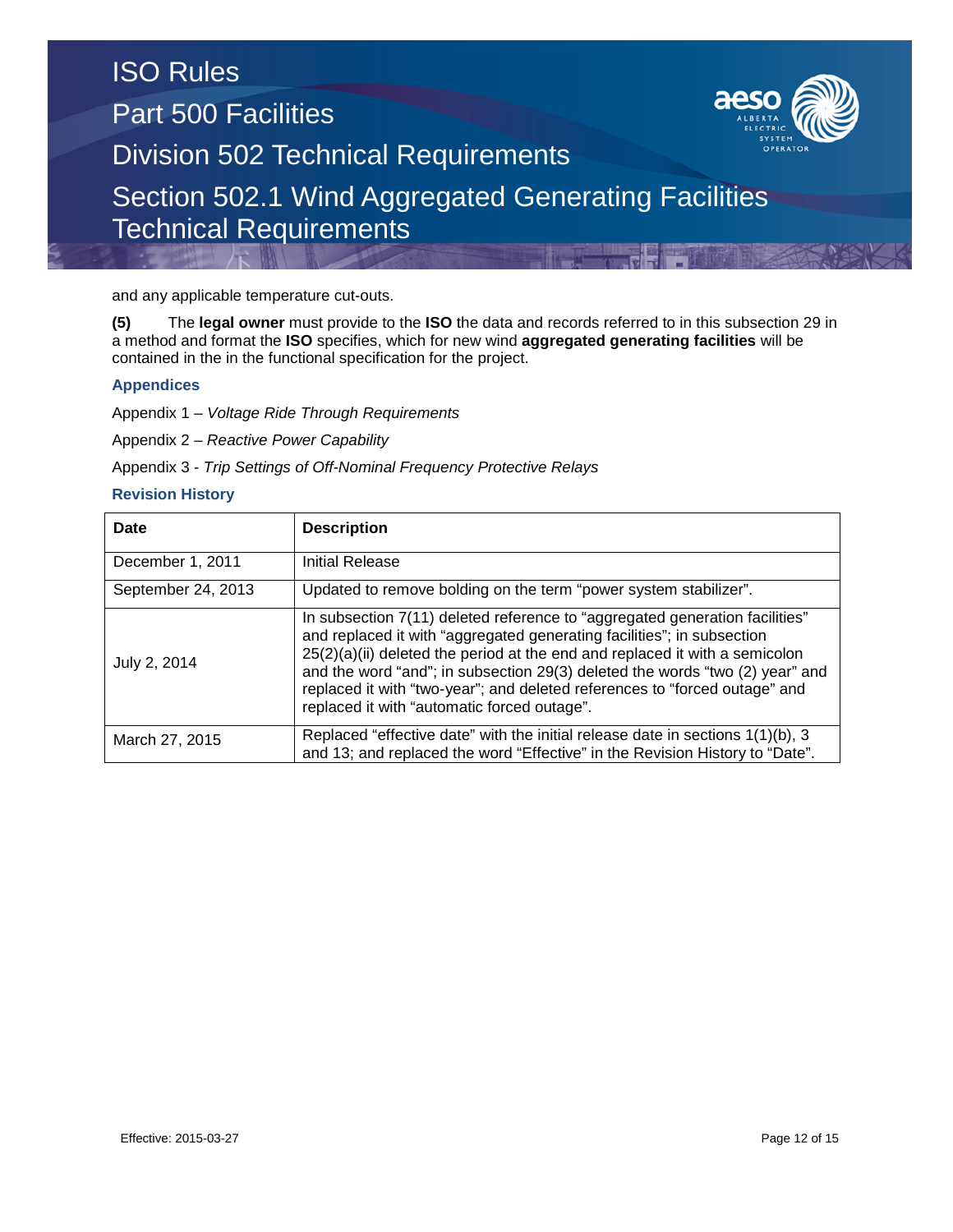

## **Appendix 1**

## **Voltage Ride Through Requirements**

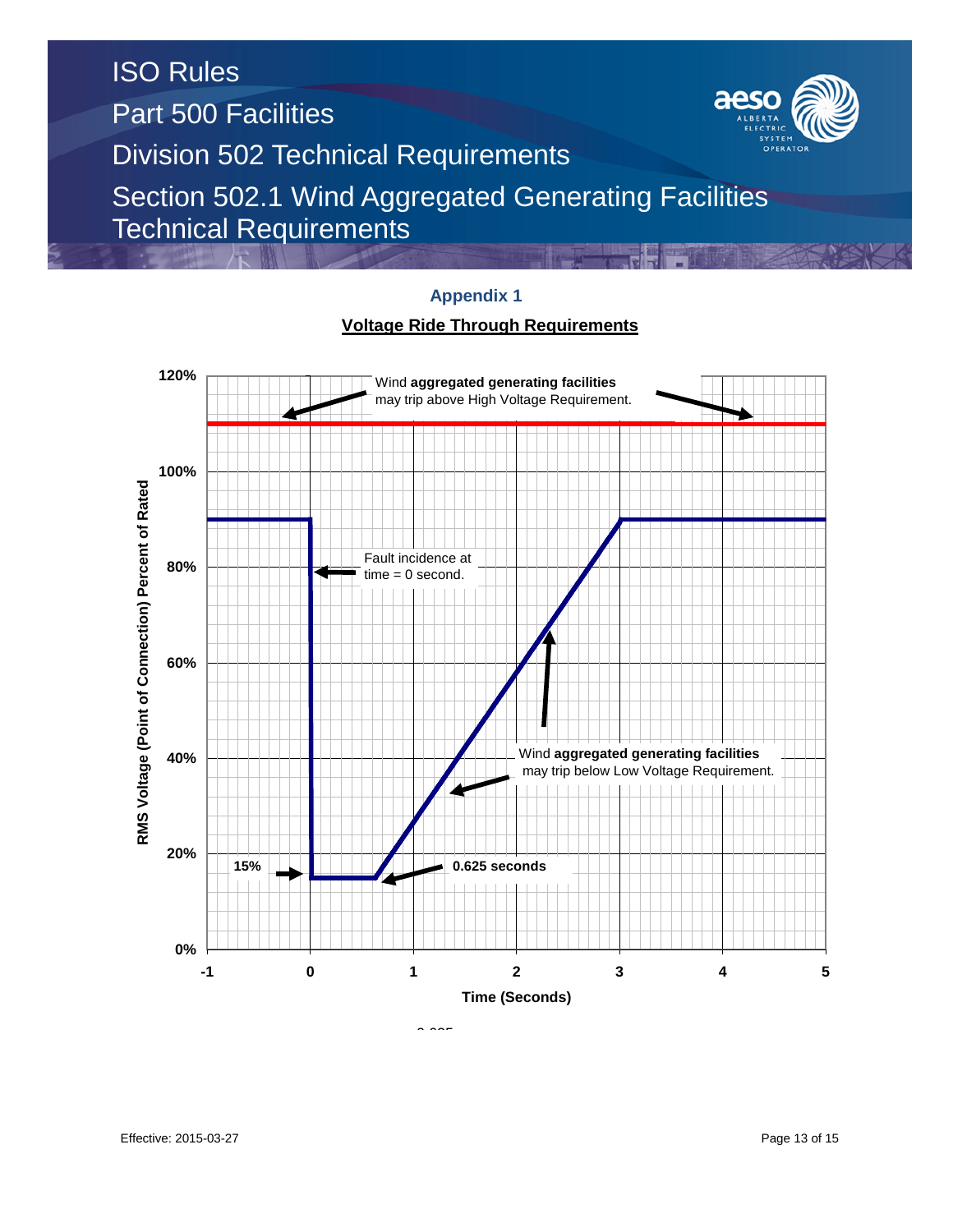



reactive capability

reactive capability

# **Appendix 2**